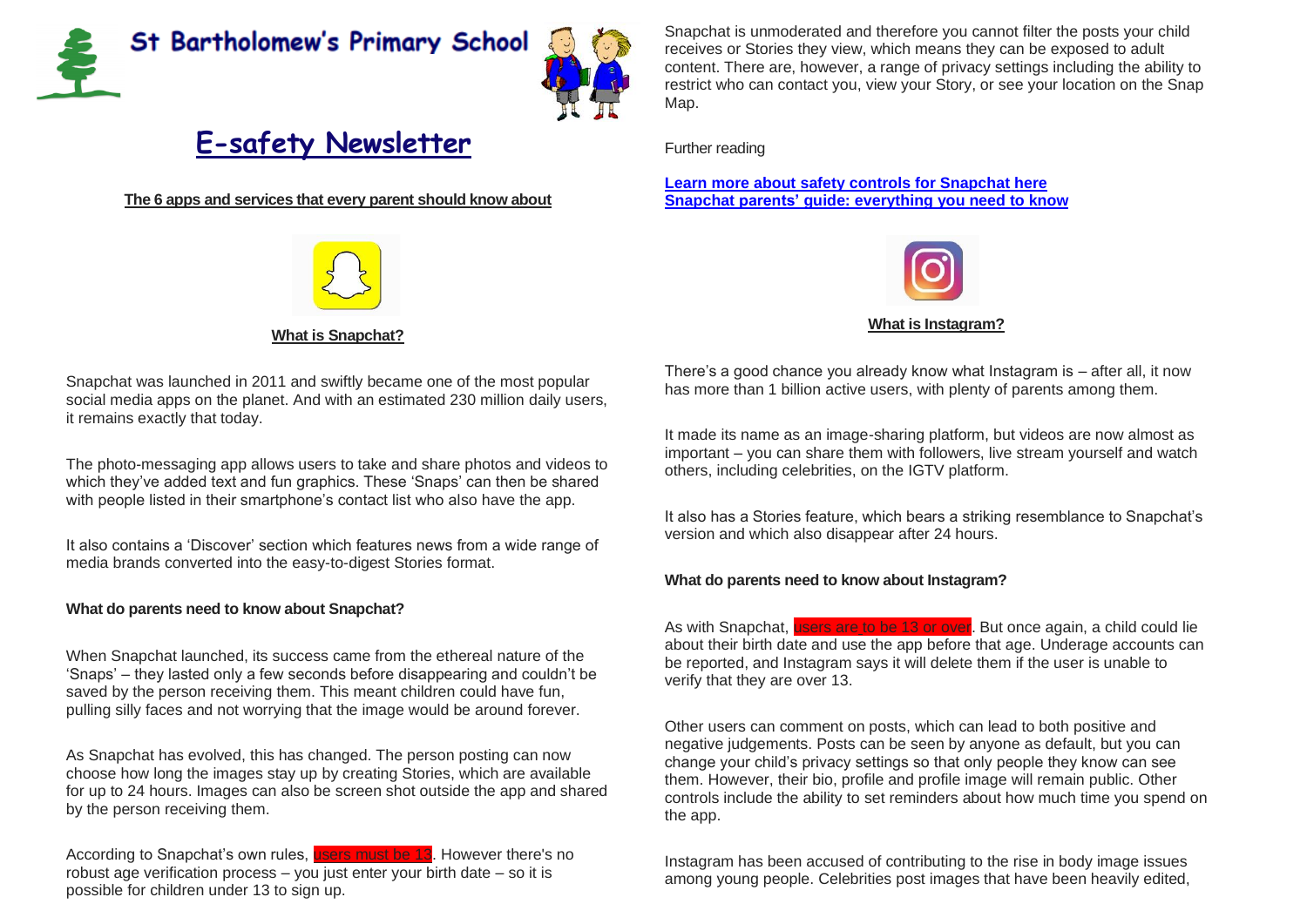professionally styled and often retouched, giving an idea of beauty that is both unreal and unattainable for most people, while young people themselves can obsess over taking the perfect selfie.

## Further reading

**Learn more about safety controls for [Instagram](https://help.instagram.com/154475974694511) here Instagram parents' guide: [everything](https://parentinfo.org/article/instagram-what-are-the-issues) you need to know**



## **What is Tiktok?**

**[TikTok](https://parentinfo.org/article/tiktok-what-parents-need-to-know)** is the fastest-growing social media app in the world right now, with young people in particular seemingly bewitched by its music-led short-form videos.

Creativity is the keyword here, with its 800 million daily users finding ingenious ways to turn its 15-second time limit into a tool for expression rather than a restriction.

Content is vast and varied, covering everything from make-up tutorials to gaming and from sports to music. But really, anything goes – particularly if it's upbeat and funny.

## **What do parents need to know about TikTok?**

Once again, TikTok has a 13-plus age limit – but once again, a child could get around that by pretending they were older.

In other regards, TikTok is increasingly well set up in terms of safety measures for young people.

For starters, there's a 'Restricted Mode' which filters content and you can also make an account private, meaning that other users must be approved before they can see and interact with your child's content.

The platform also recently put in place new rules that **prevent [under-16s](https://parentzone.org.uk/article/tiktok-update-bans-under-16s-private-messaging) from sending or receiving private [messages](https://parentzone.org.uk/article/tiktok-update-bans-under-16s-private-messaging)**, and made accounts for that age group **[private](https://parentzone.org.uk/article/tiktok-tightens-privacy-controls-under-16s) by default**.

There's also a Family Pairing mode, which links your account with your child's so you can control how much time they spend on the app, who they can send messages to and what type of content they see.

TikTok also has a set of community guidelines and doesn't permit violent, racist, extremist or sexually explicit content.

Although much of the content on offer is harmless fun, some videos are undoubtedly more suitable for a mature audience. It has also become famous for spawning viral challenges, including potentially dangerous ones, so make sure that your child knows not to try risky activities they see on it.

Further reading

## **Learn more about safety [controls](https://support.tiktok.com/en/privacy-safety/for-parents-en) for TikTok here TikTok parents' guide: [everything](https://parentinfo.org/article/tiktok-what-parents-need-to-know) you need to know**



**What is YouTube?**

We don't really need to explain this one: unless you've been living on Mars for the past 15 years, you'll already know about YouTube. But do you use it as much as your child?

Probably not – because children and young people just love it. Some just like watching the clips – anything from Taylor Swift performances to cute cat videos to YouTubers such as football gaming star KSI – while others make their own and post them for others to watch and comment on.

## **What do parents need to know about YouTube?**

YouTube has simple parental controls to restrict access to adult content, strict community rules about posts and an easy process to report illegal, harmful or upsetting content. But there is still a chance your child will come across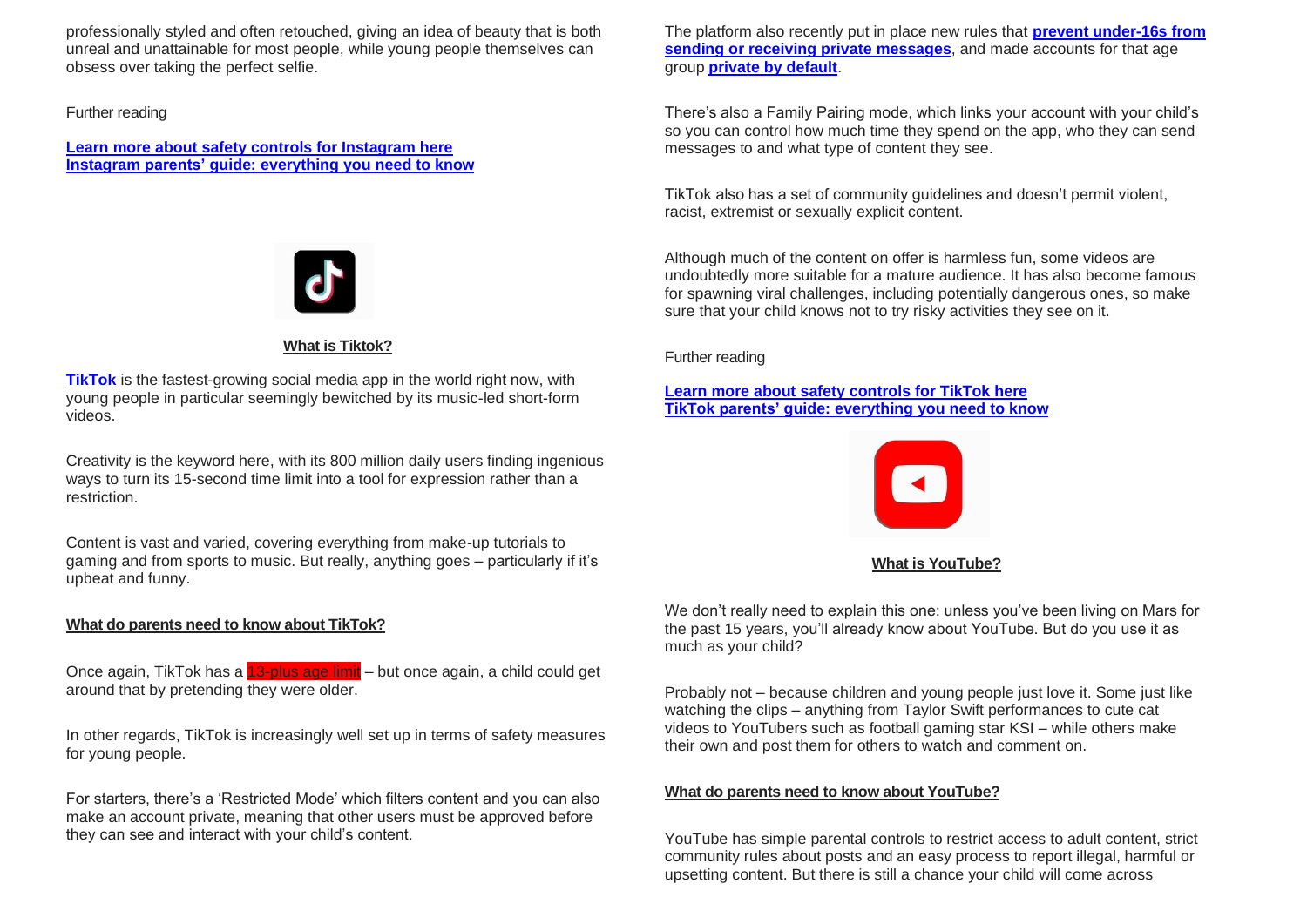content you wouldn't want them to, including religious and extremist propaganda.

That's why it's important to encourage them to think critically about anything they see on the platform. The content may not be true or have come from a verifiable source.

To post, you need to be 13 years old and open an account but you can watch content at any age. For children under 13, there is an app. YouTube Kids, with content specially curated for a younger age group.

Further reading

## **YouTube Kids parents' guide: [everything](https://parentinfo.org/article/youtube-what-parents-need-to-know) you need to know**



**What is Skype?**

For a long time, the veteran Skype was synonymous with video chatting, and many people still use the term 'to Skype' when they want to strike up a video conversation.

The pioneer no longer has the monopoly it once had, but it's still used by millions to stay in touch with friends and family.

The Microsoft-owned service is available on several platforms – including desktop, mobile and even Xbox – and enables you to talk one-on-one or in groups of up to 50 people for free.

## **What do parents need to know about Skype?**

Once you've logged in with your Microsoft account, you can easily populate your contact list by adding people through their username, then start chatting.

It's very easy for even the youngest user to wrap their head around Skype, but it does require its users to be at least 13 years old – although once again there's no robust age-verification in place.

One of the problems for parents is that your child might not think their online friend is a stranger at all, so could be persuaded to do things they wouldn't normally, such as sharing sexual images, or become interested in extremist political or religious views.

There are, however, controls for parents to make the user-experience safer for their child, such as hiding their username from search and only allowing friends to contact them.

As with all sites and apps they use, teach your child how to block and report, and make sure they have a trusted adult to confide in should something go wrong.

Further reading

**Learn more about safety [controls](https://support.skype.com/en/skype/all/privacy-security/) on Skype here Video chatting: a guide for parents and carers of [primary-age](https://parentinfo.org/article/video-chatting-a-guide-for-parents-and-carers-of-primary-school-age-children) children**



The most popular messaging app in the world is now the main way many people stay in touch on their mobiles. Forget texting or phoning, WhatsApp-ing is close to becoming a verb in its own right.

The app, which like Instagram is now owned by Facebook, allows groups of users to have a running conversation. It's good fun and can save a lot of time when organising activities – or even what the family is having for tea.

You can also use it for voice calls and video – indeed, during the Covid lockdown the maximum number of users on a video call was raised from four to eight.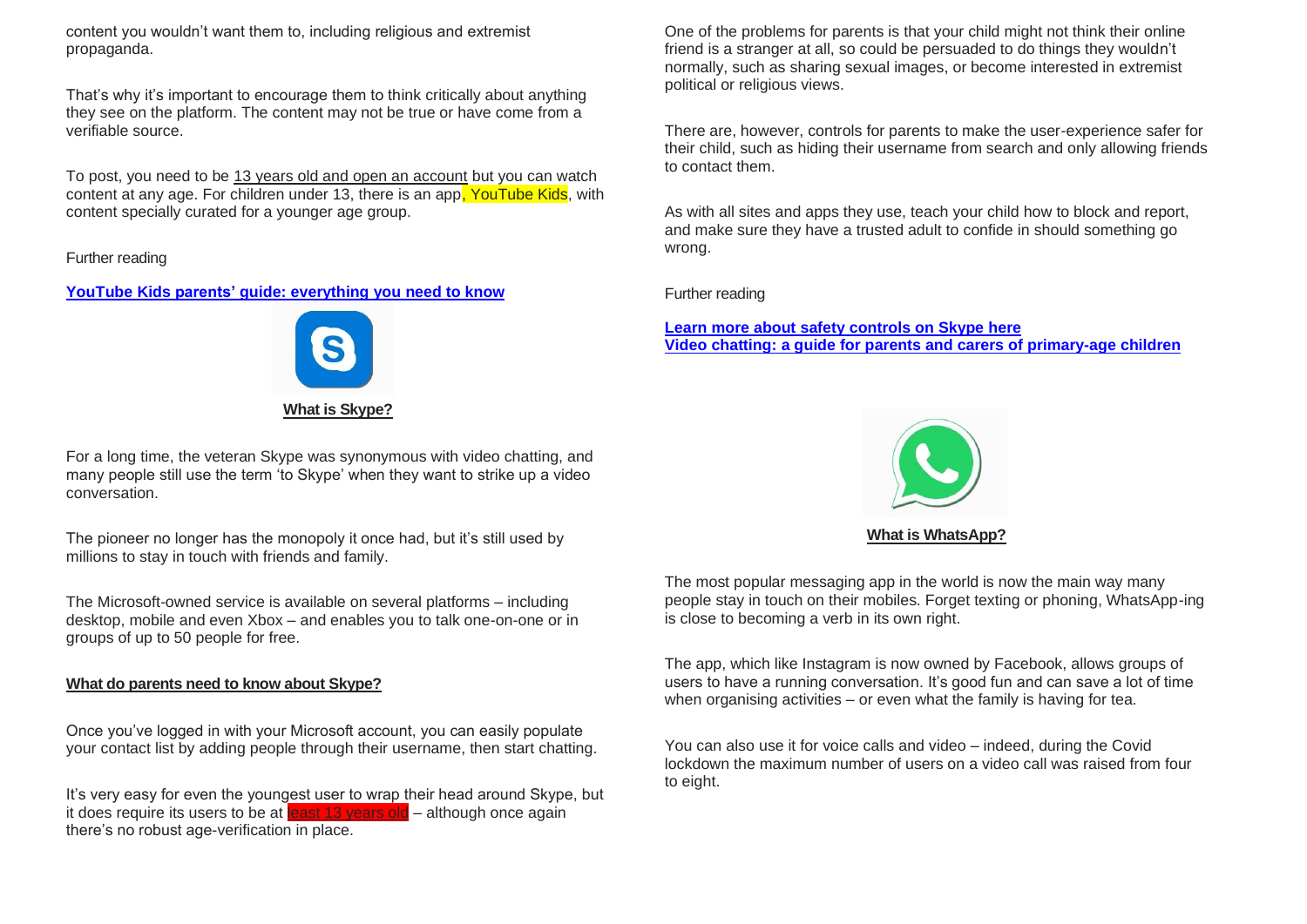What do parents need to know about WhatsApp?

Children and young people use it to share images, organise homework and generally chat with their friends and they can communicate with anyone in their contacts list who has the app.

It was originally aimed at 13+ but in May 2018, its minimum age was **[raised](https://www.theguardian.com/technology/2018/apr/25/whatsapp-raises-minimum-age-16-europeans-facebook-gdpr-eu) to 16 in [Europe](https://www.theguardian.com/technology/2018/apr/25/whatsapp-raises-minimum-age-16-europeans-facebook-gdpr-eu)**, including the UK, following the implementation of the General Data Protection Regulation (GDPR). It remains 13+ elsewhere.

Anyone who has your child's phone number could send them a message, and there have been reports of bullying and inappropriate contact with children by adults on the app. It's unmoderated, so young users will need to know how to block upsetting or illegal contact and report users within the app themselves.

For more information please visit [Parent Info | From NCA-CEOP and The](https://parentinfo.org/)  [Parent Zone](https://parentinfo.org/) or follow the blue links in this safety newsletter.

## **Gaming**

## **All games will have an age rating on the packet. Please check that is appropriate for your child.**



## What to think about:



Ways games can benefit children If your child is a keen gamer, steer them towards games that will help them to develop life skills like problem-solving or supplement their learning.



Be aware of game content and themes It's important to stay on top of what themes are featured in the games they play so that you can be aware of how these might influence their view of the real world.

## **What to talk about**

#### Discuss what they enjoy playing

Have regular conversations about the games they play so you can create an environment where they feel they can come to you if something goes wrong.

#### **Talk about potential risks**

Help them understand the importance of keeping personal details private and tell them that not everyone online is who they say they are.

#### How to cope when things go wrong

If they see something that upsets them or are targeted by another player in a game, it's important to talk about how to handle this situation. Advise them to come and talk to you or a trusted adult for support.